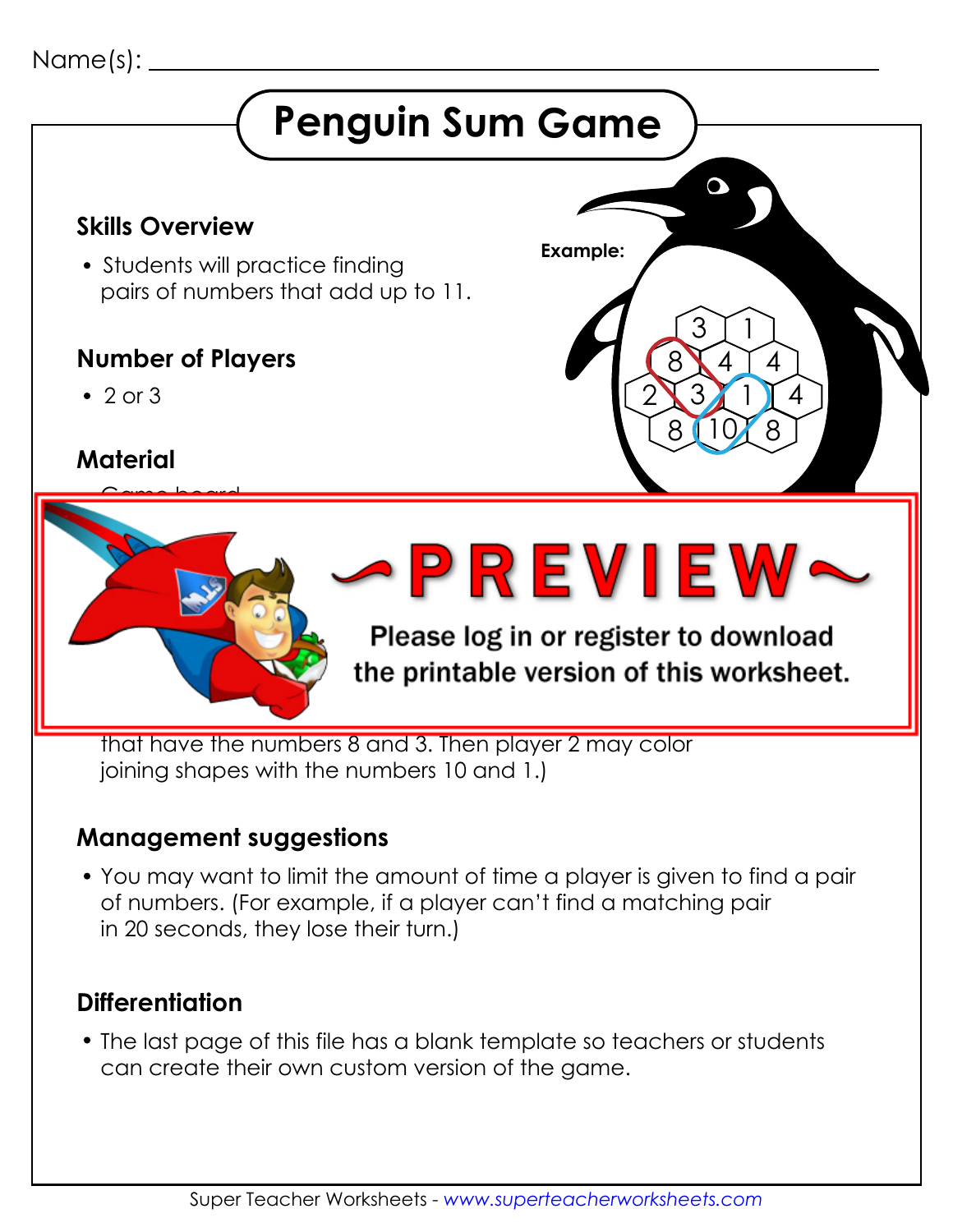

 $\binom{}{}$ 

## **Penguin Sum Game**

Find pairs of adjacent shapes that add up to 11.

 6 8 4 10  $\bullet$   $\bullet$   $\bullet$   $\bullet$   $\bullet$   $\bullet$  $\triangleright$   $\triangleright$   $\triangleright$ 

Please log in or the printable versio

 $\left[8\right]$ 

 $\big)$  5

Super Teacher Worksheets - *www.superteacherworksheets.com*

 $5$   $4$   $8$ 

 $7$   $7$   $7$   $7$   $9$   $10$   $5$ 

 $\mathsf{T}$ 

3 प्रा0

10]

8 7 7 1 1 1 1 0 1 5

 $\overline{3}$ 

 $\circ$ 

14 2

 $14$ 

10 1

3 | 8 | 6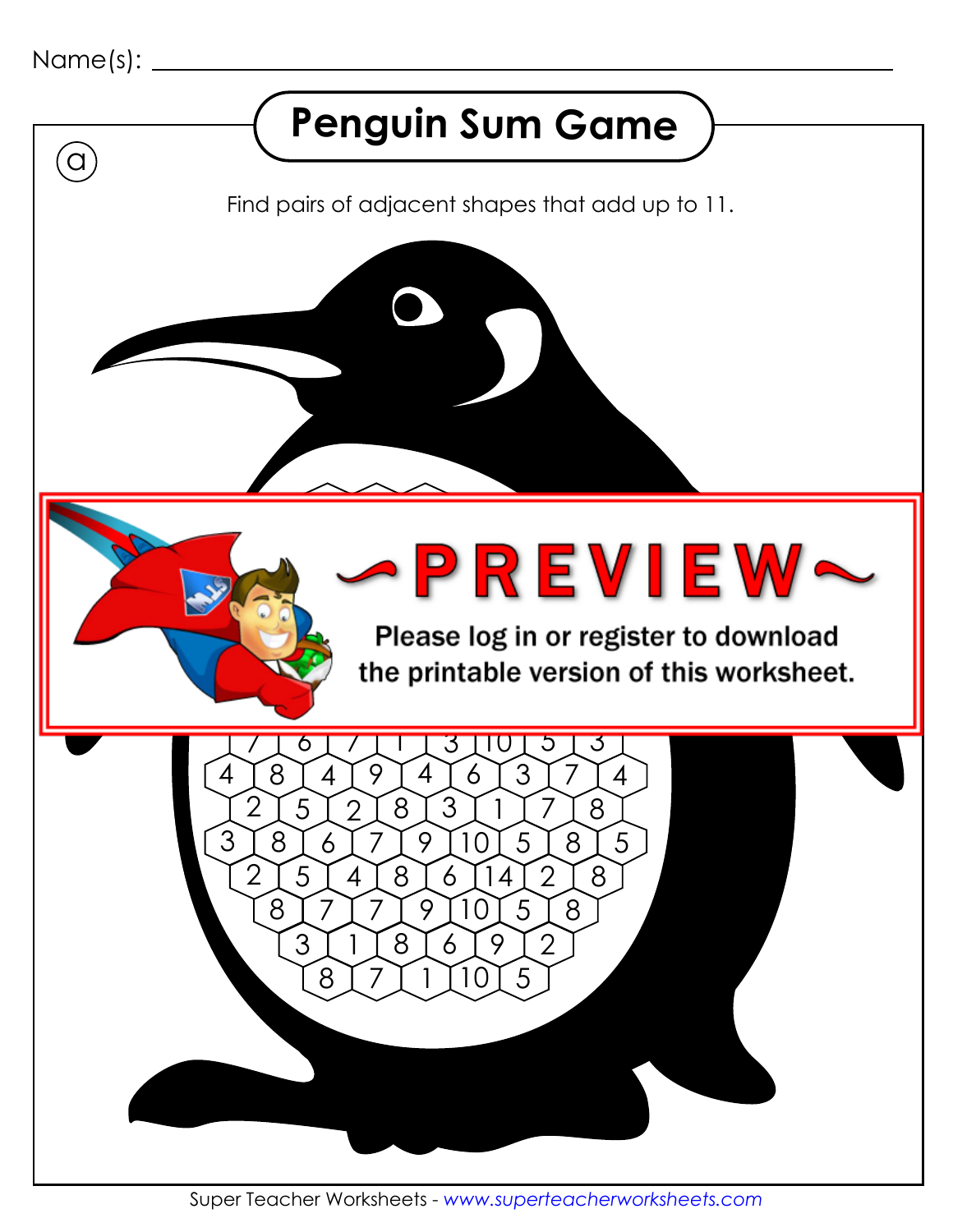

 $\left(\mathsf{b}\right)$ 

## **Penguin Sum Game**

Find pairs of adjacent shapes that add up to 11.

2 6 7 4 7 2 7 6 3 8 5 6  $\rightarrow$   $\rightarrow$   $\rightarrow$ 

Please log in or  $\bigotimes$  the printable versic 8 3

4

 $\overline{\mathbf{v}}$ 

8

8 T 5

8

Super Teacher Worksheets - *www.superteacherworksheets.com*

 $\ddot{\overline{}}$ 

5

5

 $\boldsymbol{\varDelta}$ 

 $2 6 5 8$ <br>18 3 7 7 1

5

8

8 3 7 7 9 6 5

7

 $\overline{\mathbf{C}}$ 

1

3

2

8

5

3 7

5

 $\overline{1}$ 

 $\overline{a}$ 

 $\mathcal{P}$ 

 $9$  10

6

 $3118151912$ 

10 7 1 3 1 1 10

6

 $9$   $14$ 

2

<u>1 1 0 1 2</u>

 $\mathcal{P}$ 

7

 $\mathcal{P}$ 

7

6

8

4

6

 $9$   $12$   $16$ 

 $\overline{\phantom{0}}$ 

9

 $\ddot{\phantom{0}}$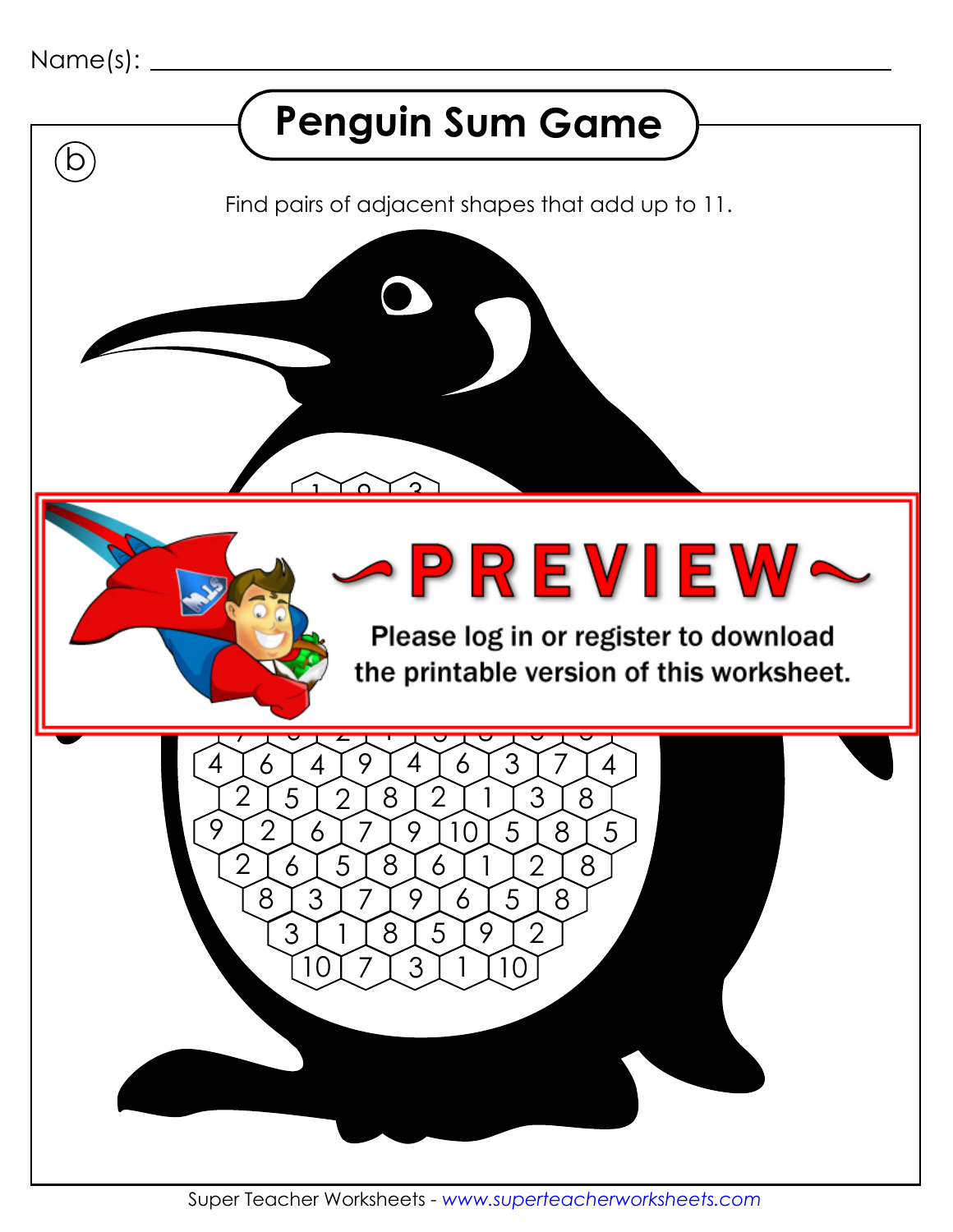

 $\left( \right)$ 

#### **Penguin Sum Game**

Find pairs of adjacent shapes that add up to 11.

Please log in or the printable versio  $\overline{\phantom{a}}$   $\overline{\phantom{a}}$   $\overline{\phantom{a}}$   $\overline{\phantom{a}}$   $\overline{\phantom{a}}$   $\overline{\phantom{a}}$   $\overline{\phantom{a}}$   $\overline{\phantom{a}}$   $\overline{\phantom{a}}$   $\overline{\phantom{a}}$   $\overline{\phantom{a}}$   $\overline{\phantom{a}}$   $\overline{\phantom{a}}$   $\overline{\phantom{a}}$   $\overline{\phantom{a}}$   $\overline{\phantom{a}}$   $\overline{\phantom{a}}$   $\overline{\phantom{a}}$   $\overline{\$ 

 $\overline{\overline{z}}$ 

8 <u>[</u> 5

Super Teacher Worksheets - *www.superteacherworksheets.com*

 $\overline{\circ}$ 

 $6$   $6$   $5$   $6$ 

 $7$   $3$   $7$   $7$   $10$   $5$   $7$   $5$ 

6 7 4 7

9 2

 $\blacktriangleright$   $\blacktriangleright$   $\blacktriangleright$ 

 $\overline{\sigma}$ 

7

 $\mathcal{P}$ 

 $\overline{\mathbf{c}}$ 

10

 $7$   $9$   $1$   $1$   $5$   $1$   $9$   $1$   $2$ 

10 3 1 10

9 T 4

8 6

 $\overline{\phantom{a}}$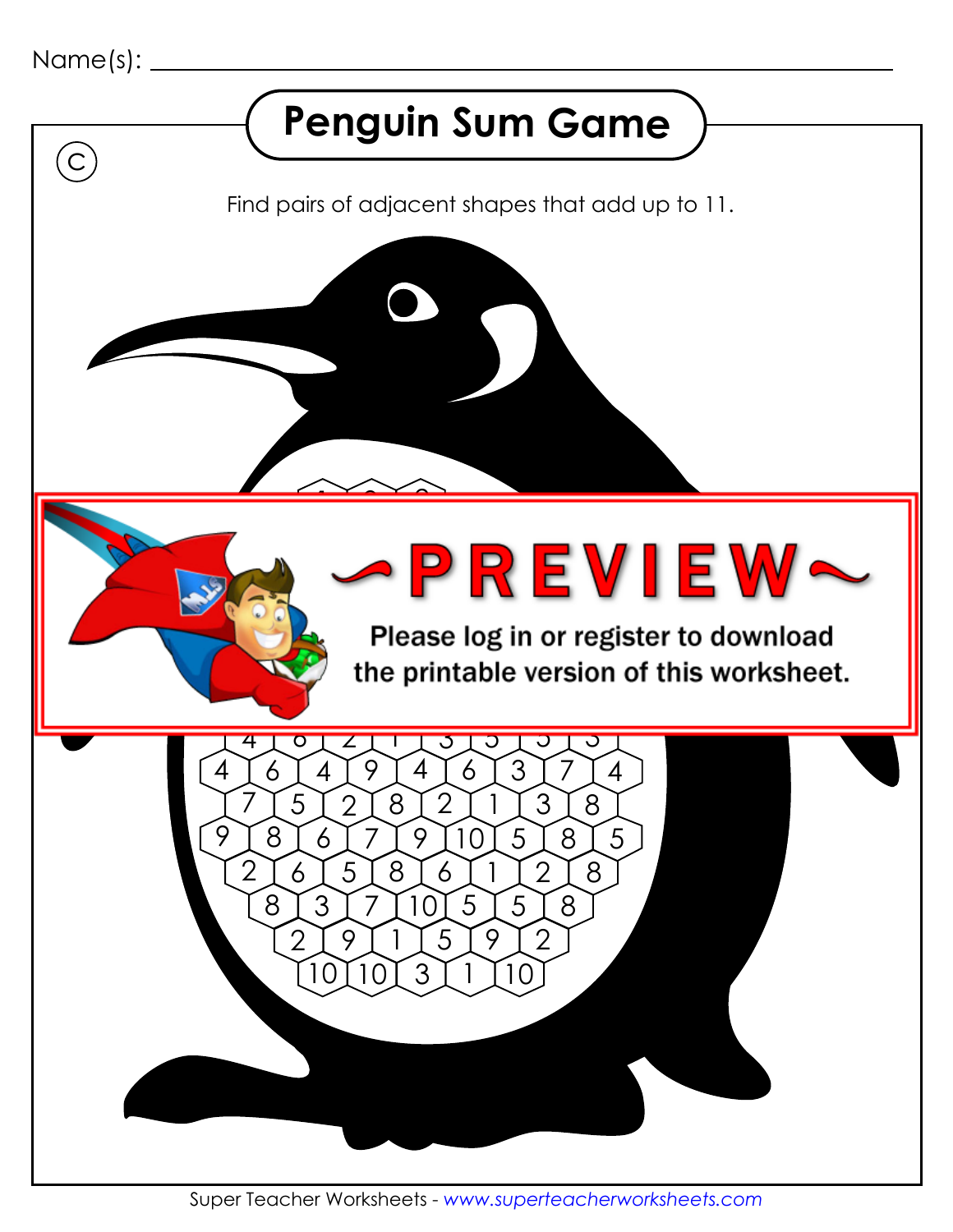

 $\Omega$ 

## **Penguin Sum Game**

Find pairs of adjacent shapes that add up to 11.

 6 4 7 7 9 2 6 9 5 6  $\blacktriangleright$  PR

Please log in or the printable version

 $\overline{\mathbf{c}}$ 

 $\overline{)}$  5

Super Teacher Worksheets - *www.superteacherworksheets.com*

 $\overline{\overline{6}}$ 

 $\mathcal{P}$ 

 $7$   $7$   $5$   $6$ 

 $4$   $7$   $7$   $8$   $1$   $5$   $1$   $7$ 

 $\circ$ 

7

10

 $\left[3\right]$ 

 $10 \mid 9 \mid 4 \mid 5 \mid 4 \mid 3$ 

[7[3[1[8

9 T 4

 $\frac{1}{2}$ 

9 T 9 T 4

 $\overline{a}$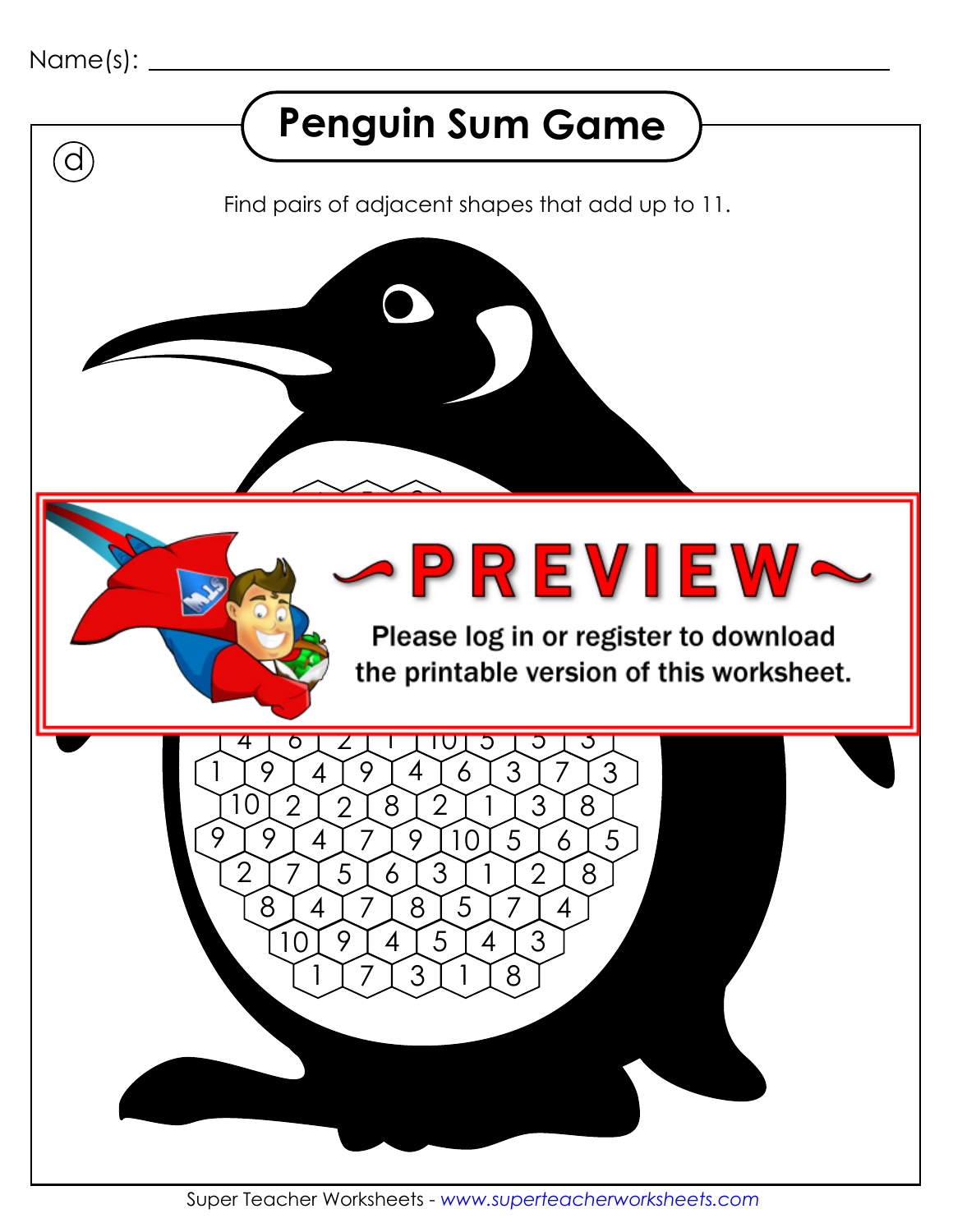#### **ANSWER KEY**

## **Penguin Sum Game**



Super Teacher Worksheets - *www.superteacherworksheets.com*